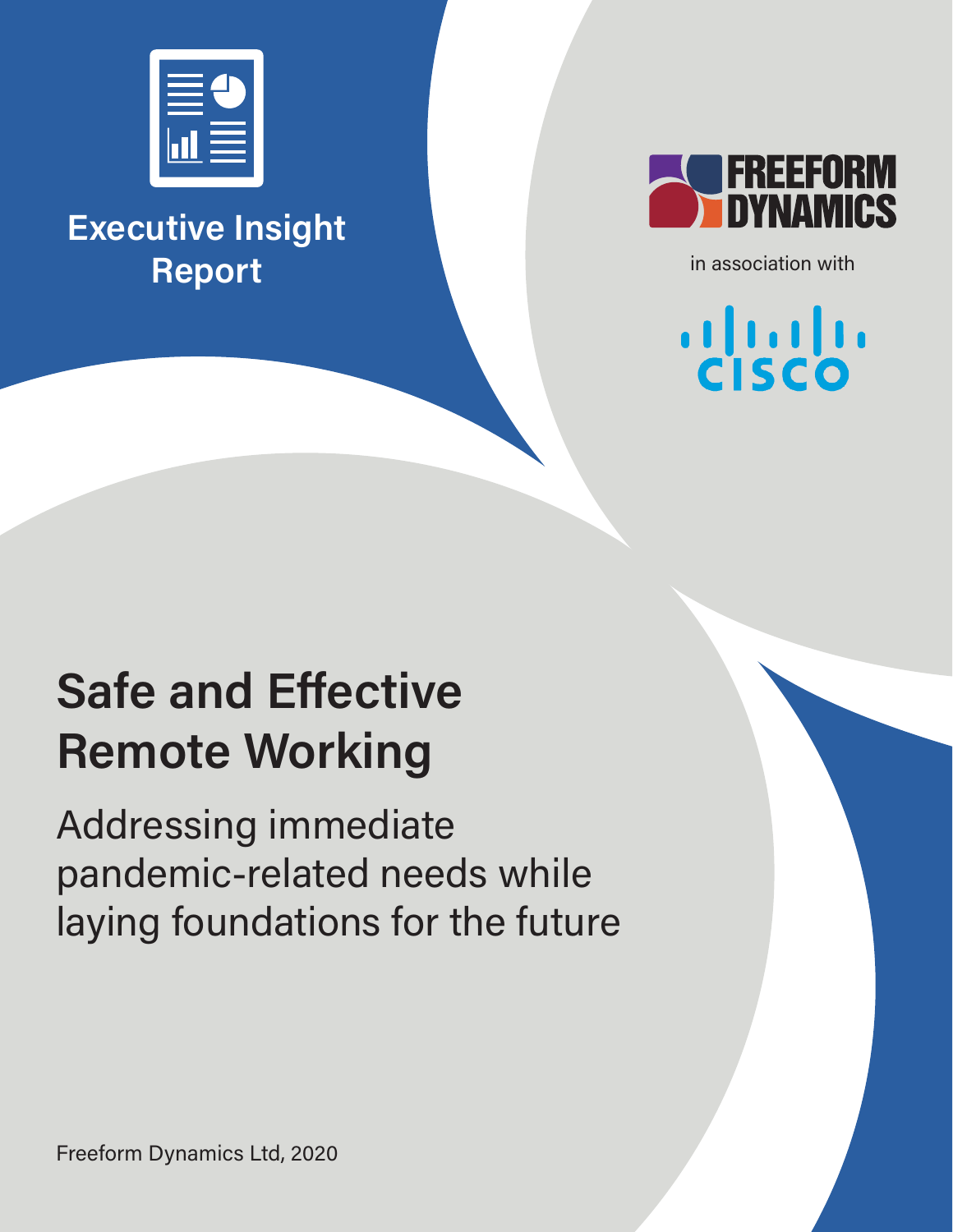#### *Freeform Dynamics, April 2020*

*The current global pandemic has created an imperative to move more employees to a remote working model. Once the crisis is over, however, it's extremely unlikely that things will go back to exactly as they were. In all probability, a 'new normal' will emerge that combines the best of modern and traditional work styles to enable much more flexibility. Against this background, how do you adjust or extend your end user environment to accommodate short term needs while laying foundations for the future?*

### **KEY FINDINGS**

#### **Familiarity with remote working varies, but there's a lot of experience out there**

During a recent global study in which 1507 senior business and IT professionals were interviewed on the telephone, a third of participants declared comprehensive and robust remote working facilities. These 'Front runner' organisations had progressed on a track that many others are starting to follow today in response to the global COVID-19 pandemic.

#### **Those with experience highlight some of the key technologies required**

Front runners put significantly more focus on flexible, device-independent access mechanisms for core business systems. Where appropriate they have also invested in Virtual Contact Center solutions to maintain the customer experience. Beyond this, they are much more likely to be using real-time collaboration and advanced video conference functionality. This puts them in a better position for teams to interact in a virtual and more agile manner.

#### **The need for awareness of human and risk related considerations is clear**

Those in the Front runner group have taken more specific steps to make sure employees are treated as people rather than simply resources. This is critical in the context of emergency relocation in response to the global pandemic, as health, wellbeing and morale related issues can creep up over time. Higher awareness of the risk imperative among senior managers in the Front runner group is also key as it helps significantly with the safety side of remote working.

#### **Thinking beyond the current crisis to a post-pandemic world**

While it's hard to do at the moment, as you make decisions around process and systems implementation, upgrade or extension to deal with immediate needs, it's important to think about requirements over the longer term. If it's a choice between relying on low-grade solutions and workarounds versus spending a little more to do it well, look at the superior outcomes achieved by Front runners laid out in this report and use this to shape your forward-looking business case.

The research upon which this report is based was designed and executed by Freeform Dynamics, with sponsorship from Cisco. Input was gathered from 1507 senior business and IT professionals via the telephone across 13 countries, 8 industries and range of organisation sizes. The study began towards the end 2019 and was completed in Q1 2020.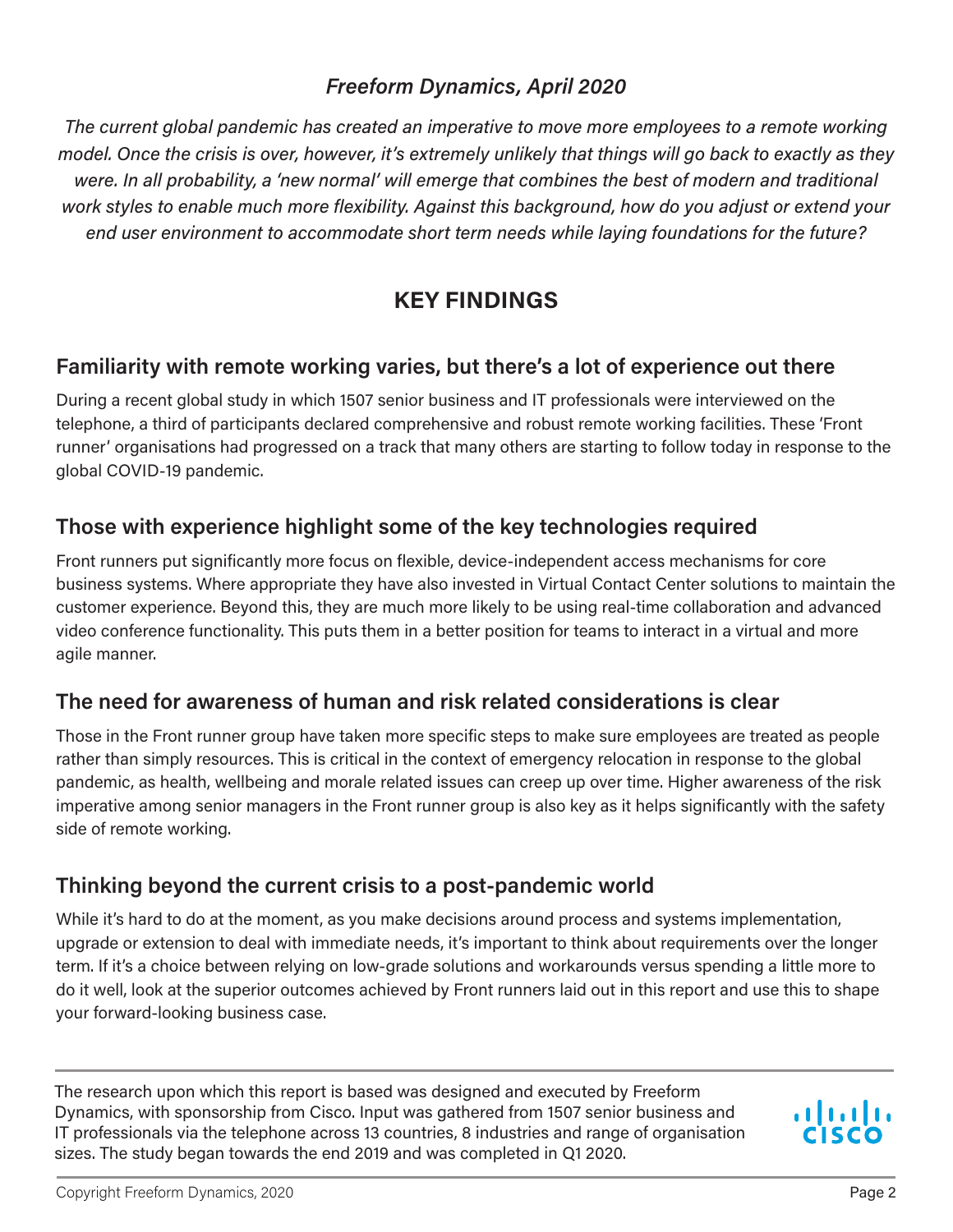### **Introduction**

The world was a different place when the research reported in this document was originally conceived. During that pre-pandemic time towards the end of 2019, we set out to investigate the topic of 'Workplace Transformation'. Our objective was to explore how modern technology and working practices were creating business advantage by allowing people to work in radically new and different ways. One of our main aims when designing the study was to generate insights that would help management teams prioritise their efforts and build a business case for investment.

In the intervening period, however, the global crisis has emerged. Pretty much every business on the planet has been impacted by the threat of COVID-19, which is still very much with us at the time of writing.

Most businesses have seen their revenues decline, or even disappear completely in sectors such as hospitality, air travel and other industries deemed to be 'non-essential'. At the other extreme, FMCG companies, food retailers, logistics firms, pharmacies, healthcare providers and others engaged in essential activities have never been more stretched. In between, many businesses are simply concerned with how to remain operational against the backdrop of travel constraints and social distancing directives.

#### **Spotlight on remote working; more to consider than you might think**

Business challenges in these unprecedented times are many and varied, but there's one topic that's front of mind for everyone looking to keep their workforce active and productive – remote working.

In the first instance, the focus is frequently on getting employees who are normally office-based up and running in a home environment. Short-term measures to achieve this, however, may not be sustainable, e.g. there's a limit to how long an employee can work eight hours a day hunched over a laptop on their kitchen table without suffering health problems. Furthermore, the emergency choices you make on tools and services, e.g. the use of consumer-grade video conferencing, or rudimentary access mechanisms to allow the use of personal equipment, may not be right (or safe) for the business in the longer term.

The same is true of rapidly implemented systems and workarounds put into place to deal with new challenges faced by frontline workers, e.g. mobile solutions based on generic devices and office tools that were never designed to cope with the rigours of operating in the field.

And when things are done on an emergency or temporary basis, it's all too easy for security, compliance and data protection exposures to arise. This can occur as a result of expedited decision-making based on minimal due diligence when selecting solutions or services. Other exposures can stem from a need to connect employees via inherently insecure devices and networks. Either way, at some point those initial compromises around risk management need to be identified, acknowledged and ultimately addressed.

### **Let's not forget the human dimension either**

Overarching the operational and risk considerations is the impact on employees themselves. Face-to-face interaction is an important part of the way many people naturally work, and when this is wrenched away it can be hard to adjust to alternative ways of interacting. Problems range from unfamiliarity and discomfort with various forms of electronic communication hampering the operation of teams and business processes, through to lack of direct social interaction negatively impacting relationships and morale.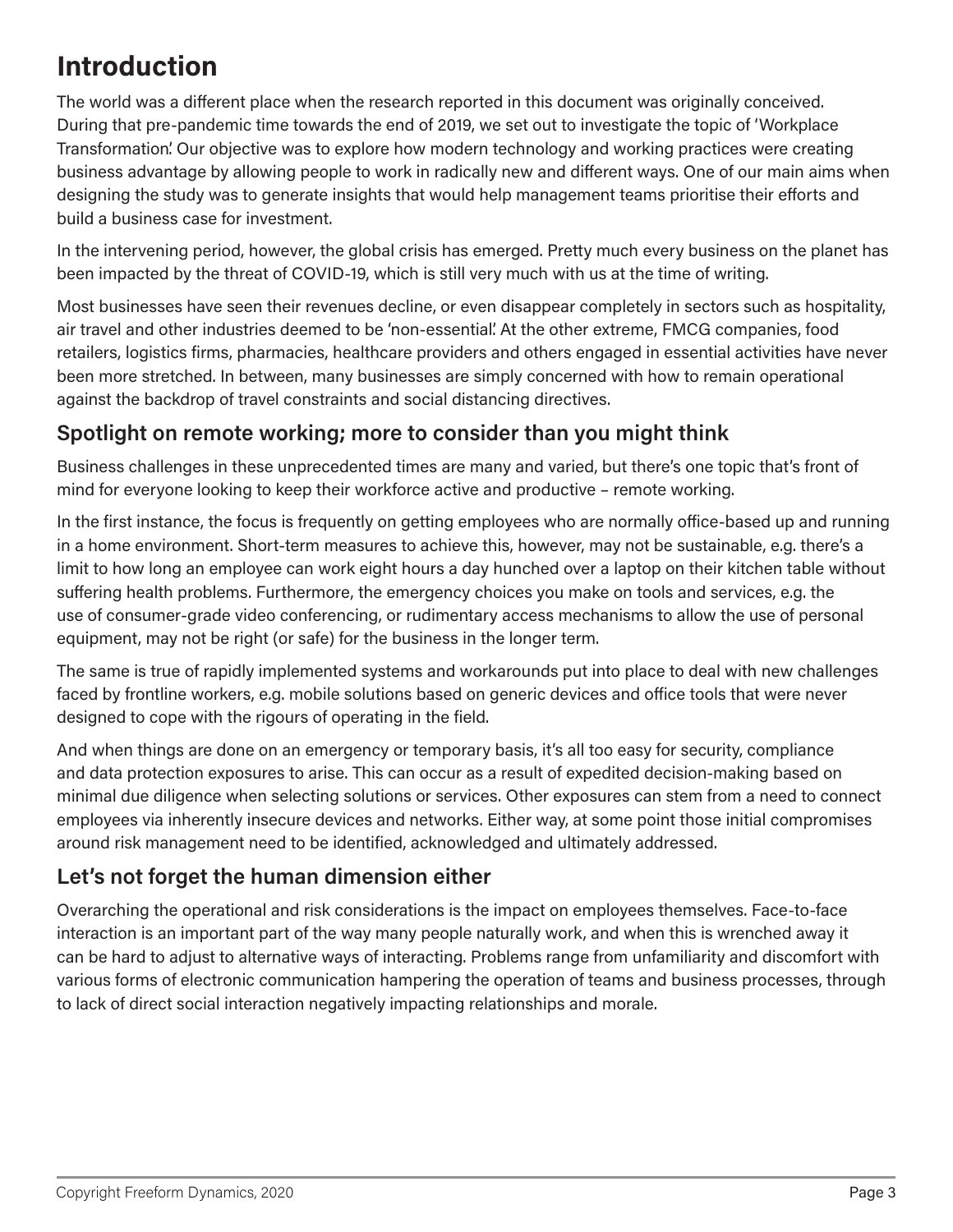## **Opportunity to learn from those with experience**

Against the background discussed, lessons can be learned from organisations who already had extensive remote working experience before the pandemic hit, and a third of the 1507 participants in our research fell into this category. More of these shortly, but in the meantime let's define precisely what we mean by 'safe and effective remote working'.

### **Key remote working requirements**

During the research we looked specifically at three forms of remote working, all of which are relevant to the current discussion.

Nomadic working is traditionally associated with enabling roaming



professionals to work in an ad hoc manner in temporary locations such as remote offices, hotels, airports, coffee shops and so on. It's relevant now because it defines the approach you might initially take to get employees up and running from home on a temporary or emergency basis. In both situations, the focus is typically on connecting users securely via laptops, personal/home equipment or as guests on shared computers.

The home office model is concerned with setting up users to work in a permanent home-based environment with dedicated business facilities. It defines what's needed to enable home working on a more sustainable longterm basis and takes account of the health, safety, comfort and wellbeing challenges previously highlighted. A permanent home office, for example, is likely to include a suitable desk, chair, monitor, keyboard and other facilities. Given the uncertainty around the duration of the current crisis, moving to this model might make sense for many employees.

Mobile working in the context of the current climate is most likely to be associated with essential workers operating on the front line. Requirements here will clearly vary by industry and profession, as will risk management considerations.

### **Tapping into insights from 'Front runners'**



Clearly, those who have already implemented remote working safely and effectively will have a lot of insights and experience relevant to the current situation, not to mention useful knowledge of systems and best practices.

In the remainder of this report, we will therefore be looking at what we can learn from one particular group of research respondents that we have termed 'Front runners'. This label reflects the fact that even before the pandemic, they were already out in front when it came to meeting remote working needs across all of the areas we have highlighted, including risk management. Comparing their behaviour to the rest of the field is very revealing.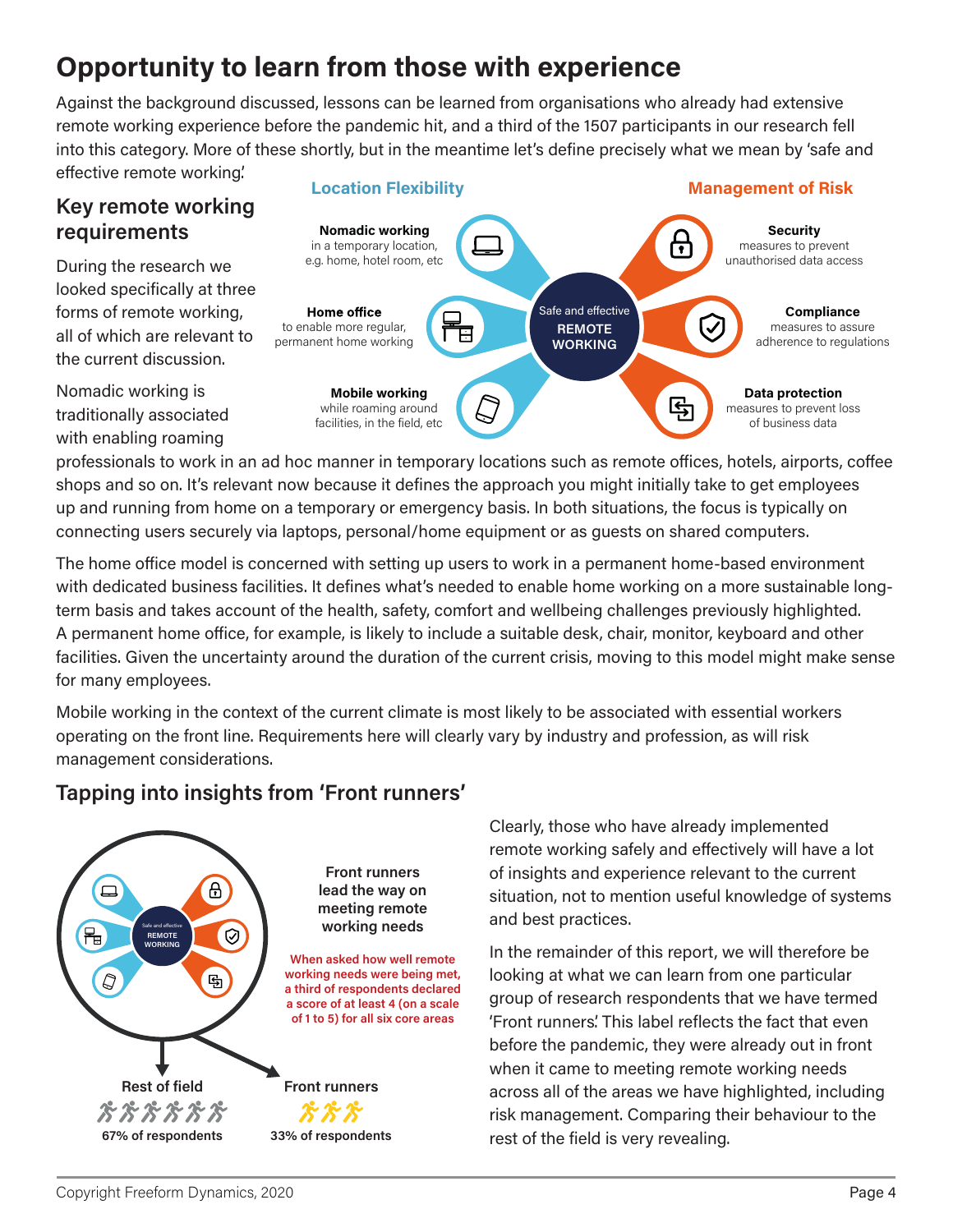### **First things first: keeping core processes running**

In today's digital world, one of the most fundamental prerequisites for effective remote working is putting the right systems and services in place from a technology perspective. In general terms, this begins with device and access flexibility. The requirement here is to enable access to the applications employees need to work from home or any other relevant location, using any device. This is a capability Front runners particularly emphasise.



the time of writing, for example, some are finding it hard to source new laptops, speakerphones, webcams and other peripherals as the rush to home working has led to shortages of supply. You may not want to (or be able to) invest in lots of new equipment anyway, so you might have no choice but to exploit the kit already available to users – personal or otherwise.

Given that most core business applications such as ERP, CRM, activity management and so on are browserbased in terms of UI, these are relatively straightforward to deal with from a remote user experience perspective, though you clearly need a secure connection to the enterprise network or relevant cloud service (more about security later).

That said, there are some specific application requirements that Front runners are again much more likely to have dealt with effectively. Real-time collaboration tools such as instant messaging and web conferencing stand out here, as does the need for mobile business applications (more likely to be critical for frontline workers).

Where relevant, specific support for the virtual contact centre approach is also key. Continuing to deliver a good customer experience is still important, even in these difficult times. Indeed, servicing customers or citizens effectively is significantly more critical for public sector organisations, healthcare providers and others delivering

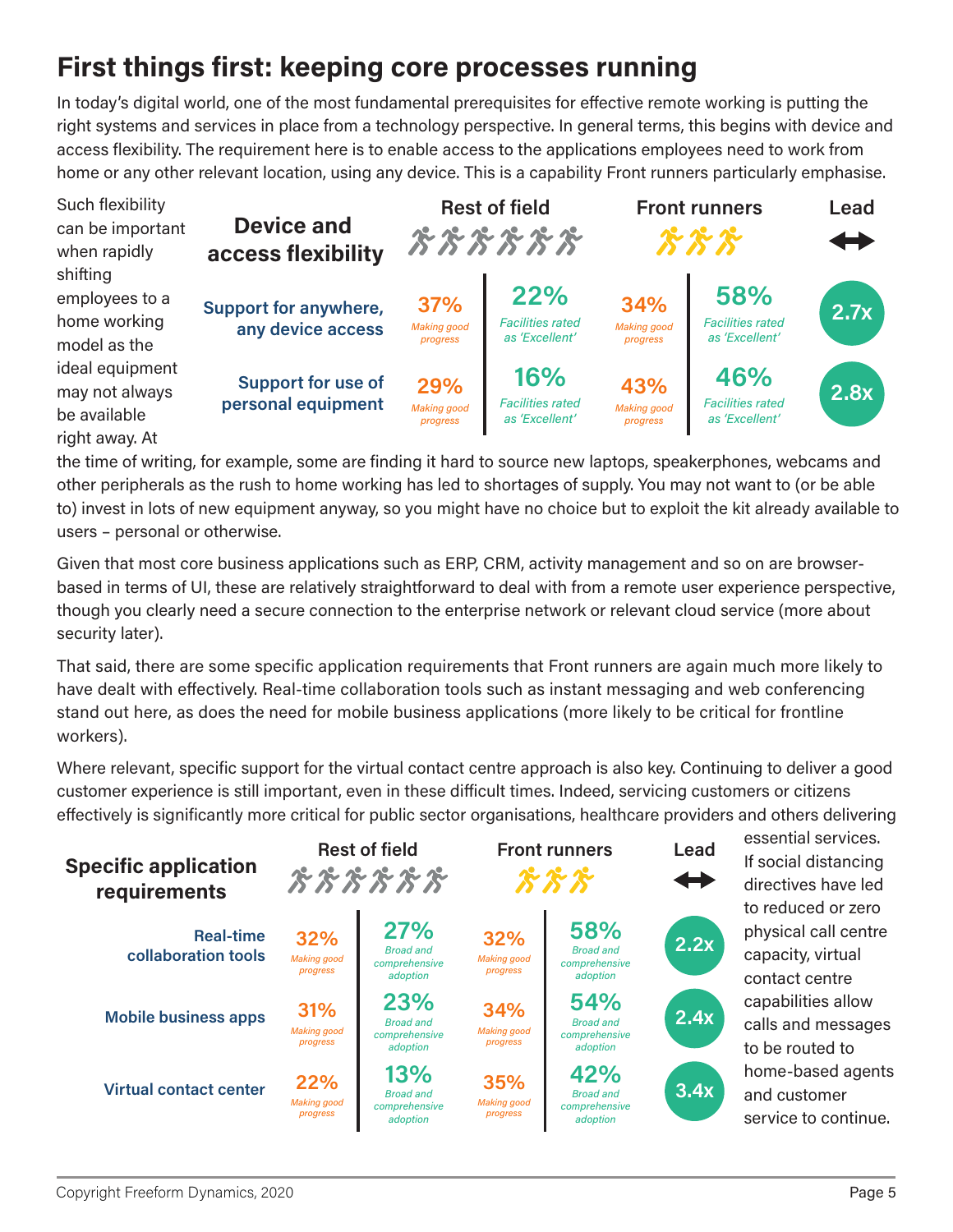### **Enabling professional teams to operate virtually**

Beyond structured process activity, most organisations rely on employees being able to 'meet' in order to discuss business matters and make decisions. This could be in relation to a sales opportunity, project, planning and review exercise, or 'huddling' to deal with process exceptions. With physical face-to-face gatherings being difficult or impossible at the moment, all such activity needs to take place in a virtual manner. This brings us to video conferencing, a capability that hitherto might have been considered optional, but one that under the current circumstances is increasingly becoming business critical.

The truth is that many organisations had already appreciated the value of video conferencing and as our Front runners illustrate, such entities are much more likely to be properly geared up for virtual meetings. What's interesting when

you look at the data, however, is that they are not just further ahead on core video conferencing functionality, they are also more likely to be taking advantage of advanced functions such as virtual meeting recording and transcription.



#### **Use of Virtual Teams that operate across locations and departments**



Observations such as these prompt consideration of why Front runners have put more emphasis than most on certain types of solution. In this case the way in which they have adopted modern team structures provides us with a strong indicator. Front runners, for example, are much more likely to have their people working in virtual teams that operate across locations and departments. This clearly has advantages when it comes to driving management, review and other ongoing activities that need input from multiple disciplines, often across multiple locations.

While virtual teams are appropriate for ongoing requirements, sometimes you need a cross-disciplinary, cross-location team to quickly form then disband around specific activities. This kind of approach, for which solutions such as real-time collaboration and video conferencing are key enablers, enables a high degree of organisational flexibility and responsiveness. Making such connections between technology and value introduces the notion of thinking beyond immediate needs and considering future business advantage. More of that shortly. In the meantime, let's look more closely at the human dimension.

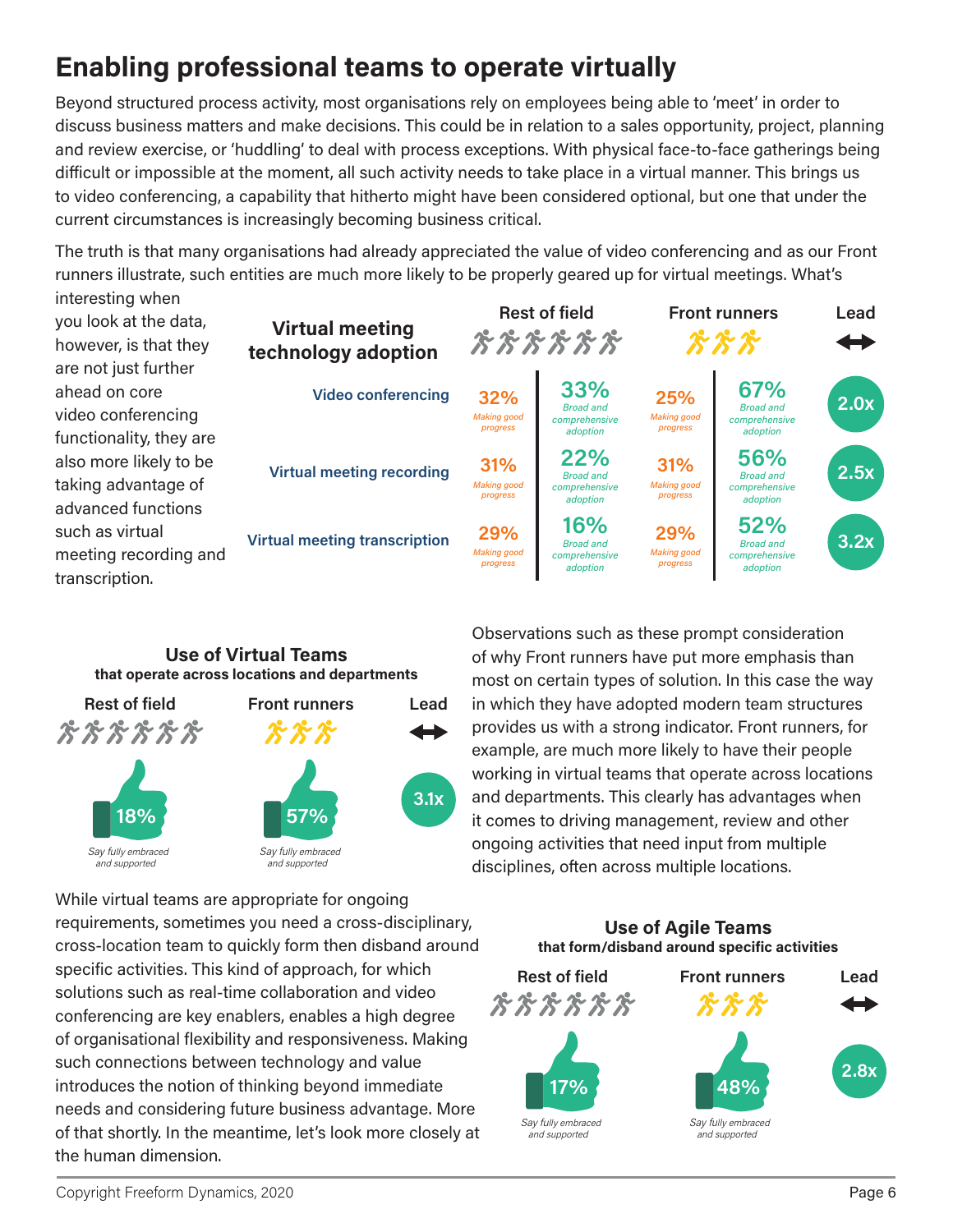### **The importance of acknowledging employees as people**

From a business perspective, it's sometimes legitimate to think of the workforce simply as a collection of resources. On other occasions it's critical to recognise that employees are living, breathing human beings. Trust and empower them and make them feel good and secure about themselves, their jobs and the organisation they work for, and they will contribute well both individually and collectively, and remain loyal. Few would argue with this basic principle, but problems can arise when people's work and lives are significantly disrupted, especially with little or no notice. Unfortunately, the current crisis epitomises the notion of rapid and significant disruption for many employees.



With this in mind, it's no coincidence that Front runners exhibit a range of traits and behaviours that reflect the principle of treating employees as people rather than numbers on a spreadsheet or collections of competencies on a compliance document.

Some of what we see here is particularly important in the context of moving people to a remote working environment for the first time. Yes, they will need the right equipment, facilities and the necessary training so they can work comfortably and efficiently, but they also need you to trust them. One of the quickest ways to undermine

morale, for example, is to constantly harass them to make sure they are working or put draconian measures in place to monitor when they are working.

It is necessary, however, to put employee engagement mechanisms in place to gather regular feedback from employees on how well they are doing in order to identify opportunities early to improve things or deal with

issues and challenges. The enhanced employee experience and satisfaction achieved by Front runners corroborates the value of the people-centric approach. This in turn can pay back down the line in the form of more effective talent recruitment and retention.



### **Effective talent recruitment/retention**

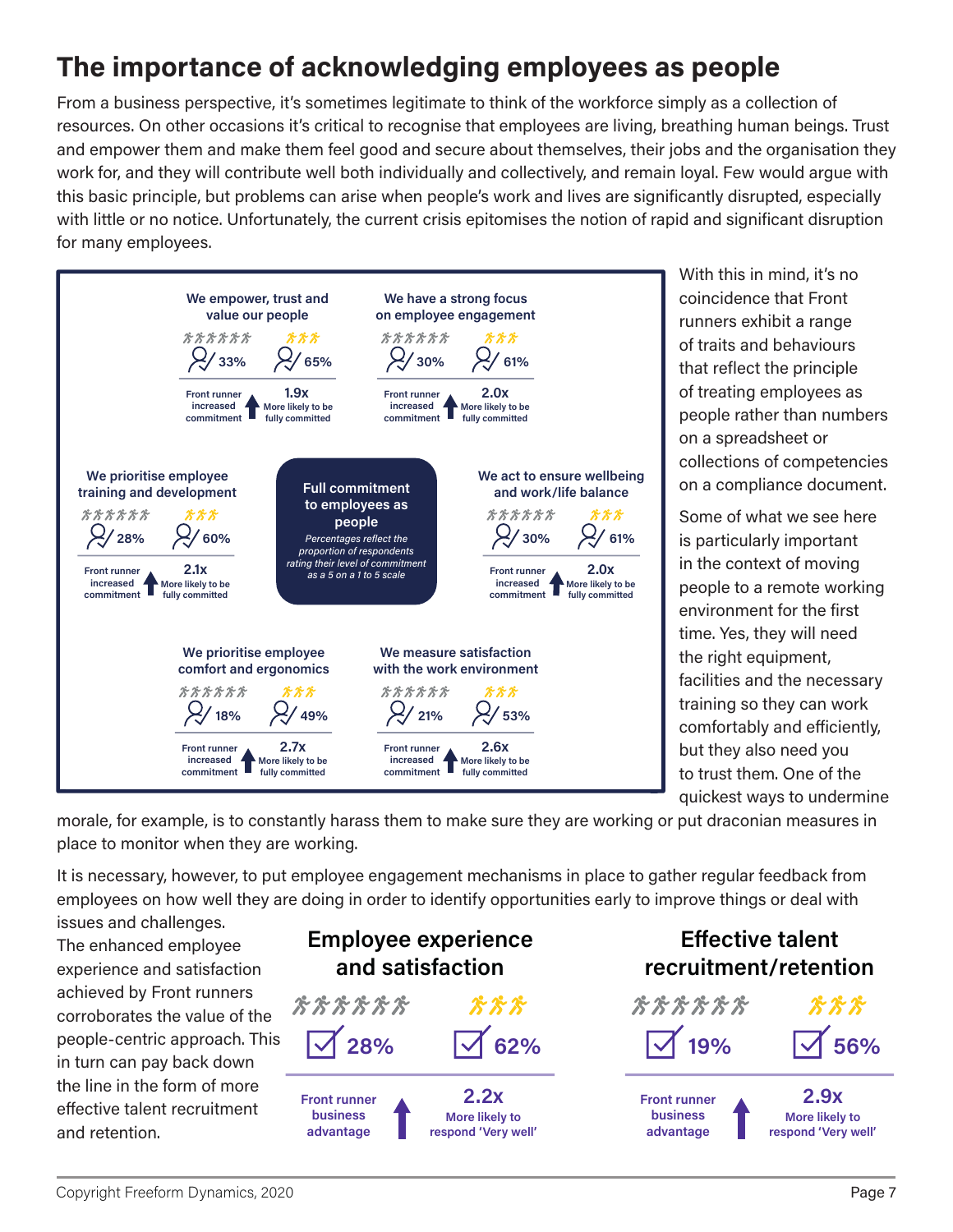# **Dealing with the 'safe' part of remote working**

When it comes to risk management, Front runners are effective at dealing with matters of security, compliance and data protection. Indeed, good performance in relation to these is part of how we define the Front runner group.

It's beyond the scope of this report to go into detail of the many and varied systems and infrastructure related capabilities that need to be in place to implement effective risk management. Suffice it to say that things like

network security, identity management, data classification, access control mechanisms, backup, recovery, archiving and so on are as important to remote working as they are in the context of on-premise environments, more so in many cases. As you move more users to a remote working model, working through such systems, application and data-level requirements is important.

Coming back to our Front runners, this more experienced group highlights some higher-level considerations. From an executive air cover perspective, for example, it's not just about security and compliance being firmly on the senior management agenda, but executives fully appreciating the consequences of problems occurring in these areas.



**32%** *Strongly agree* **15%** *Agree* **44%** *Strongly agree* **32%** *Agree* **1.8x** ence based on hood to strongly agree

This kind of pragmatic human-aware approach is important when users are working remotely. Again, human nature says that we are more likely to be tempted to break the rules when no one's watching!

As we are reviewing risk management in the context of remote working, it's worth highlighting a major positive that stems from reducing the organisation's dependency on specific physical locations – better









At the other end of the spectrum, awareness is also important at the workforce level. The peoplecentric thought process we discussed previously is important here too. Front runners recognise that it's just human nature for employees to try to work around security and compliance measures that get in the way of them doing their jobs. In response to this, they put a greater emphasis on user-friendliness of risk management measures.



business continuity. Put simply, if a disaster or crisis occurs that renders a location unavailable, users can be moved to work elsewhere with minimum disruption. In line with this, those with superior remote working capabilities are more likely to give themselves a top rating on the business continuity front. In many respects, the current COVID 19 crisis, unwelcome though it is, provides us with a clear illustration of this principle in action.

Copyright Freeform Dynamics, 2020 **Page 8** Page 8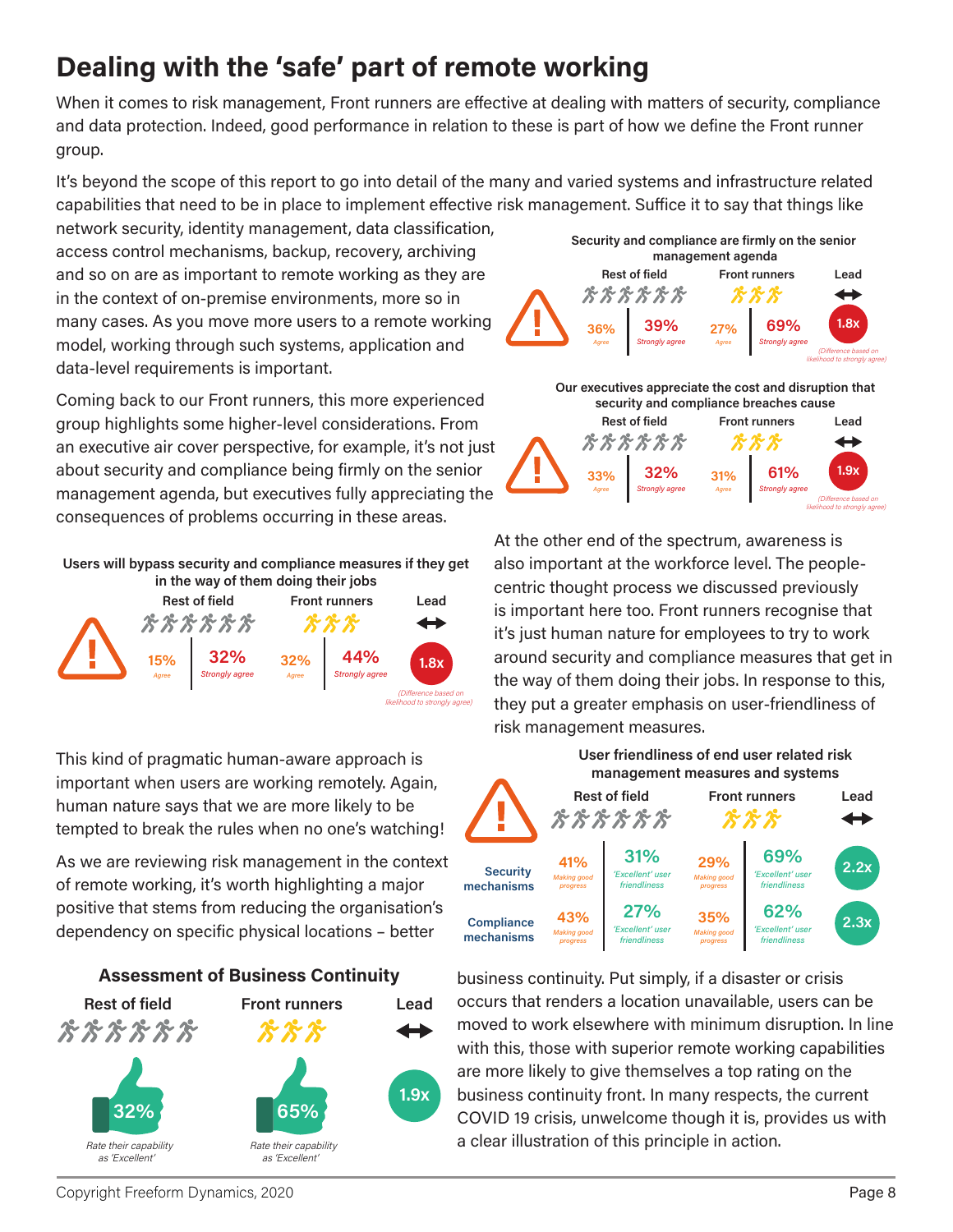# **A good time to consider longer term value**

OK, so let's not pretend that the immediate priority isn't to get or keep employees active and productive. We must also bear in mind that with an uncertain income stream, now's probably not the time to spend money that doesn't need to be spent. That said, if you need to implement, upgrade or extend solutions to enable remote working in the short term anyway, you might as well approach it with an eye to the future.



To put this into perspective, consider that post-pandemic, things are extremely unlikely to go back to exactly as they were before COVID-19 hit. Whether you were forced into remote working or were already moving in this direction and simply got nudged to accelerate progress makes no difference. However you got there, employees will inevitably discover the benefits, so some of the transformed behaviour for at least some employees will be institutionalised for the longer term.

Some of the superior outcomes achieved by Front runners signal where these benefits are likely to arise –

improved decision-making, better innovation, greater agility and responsiveness, and so on.

While we can't attribute such benefits directly or solely to advanced remote working capabilities, it doesn't take much working out that virtual teams, agile teams and virtual contact centres enabled via the kind of solutions we have been discussing would have helped significantly to drive better results. Casting your mind forward to the post-pandemic era, it also doesn't take much imagination to work out how safe and effective remote working capabilities can help to reduce property and travel costs in the future.

### **From remote working to workplace transformation**

Zooming out, the reality is that safe and effective remote working is just part of a bigger conversation around workplace transformation more broadly. This is about rethinking the way you enable work and your workforce for maximum efficiency, effectiveness and flexibility. While it might seem like a long way off from wherever you happen to be locked down at the moment, the vision is one of optimising and integrating the user and team experience across all of the environments they work in – head office, branch, coffee shop and the virtual world.

If this is something you agree it would be good to plan for sooner rather than later, despite the short term imperatives, you may find our self-assessment tool useful to help figure out where you are now and what to prioritise (see [https://furtureofwork.webex.com/maturity-calculator\)](https://furtureofwork.webex.com/maturity-calculator). In the meantime, we hope you and your employees stay as safe as possible in these difficult times.